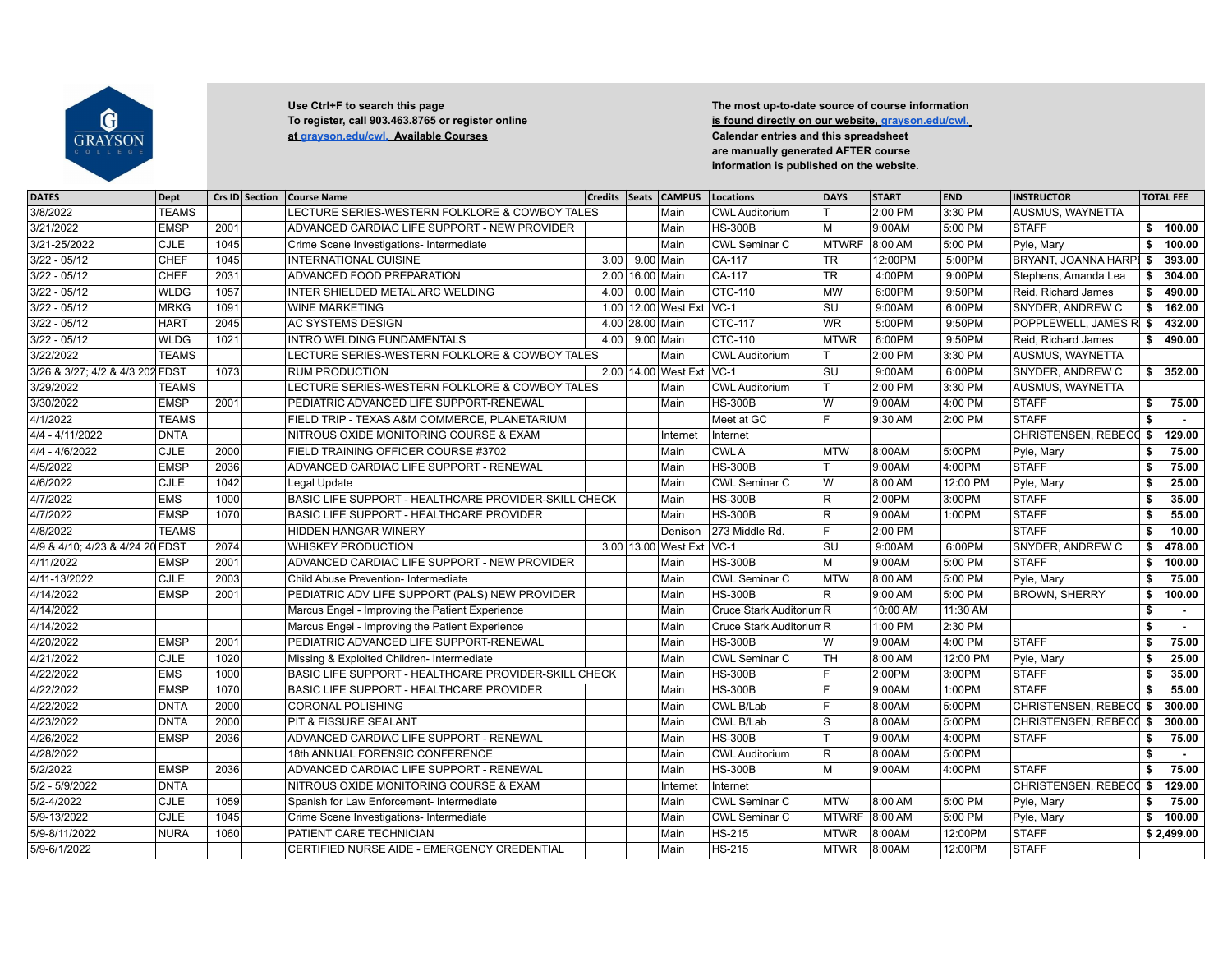

**[at grayson.edu/cwl. Available Courses](http://grayson.edu/cwl.) Calendar entries and this spreadsheet**

Use Ctrl+F to search this page Use Ctrl+F to search this page **The most up-to-date source of course information**<br>To register, call 903.463.8765 or register online **The most up-search is found directly on our website, grays Is found directly on our website, grayson.edu/cwl. are manually generated AFTER course information is published on the website.**

| <b>DATES</b>      | <b>Dept</b> | Crs ID Section | <b>Course Name</b>                                   | <b>Credits</b> | Seats CAMPUS | Locations            | <b>DAYS</b>    | <b>START</b>        | <b>END</b> | <b>INSTRUCTOR</b>      |    | <b>TOTAL FEE</b> |
|-------------------|-------------|----------------|------------------------------------------------------|----------------|--------------|----------------------|----------------|---------------------|------------|------------------------|----|------------------|
| 5/9-6/1/2022      |             |                | CERTIFIED NURSE AIDE - EMERGENCY CREDENTIAL          |                | Main         | <b>HS-215</b>        | <b>MTWR</b>    | 1:00 PM             | 5:00 PM    | <b>STAFF</b>           |    |                  |
| 5/11/2022         | <b>EMSP</b> | 2001           | ADVANCED CARDIAC LIFE SUPPORT - NEW PROVIDER         |                | Main         | <b>HS-300B</b>       | lw             | 9:00 AM             | 5:00 PM    | <b>STAFF</b>           | \$ | 100.00           |
| 5/13/2022         | <b>EMS</b>  | 1000           | BASIC LIFE SUPPORT - HEALTHCARE PROVIDER-SKILL CHECK |                | Main         | <b>HS-300B</b>       | lF.            | 2:00 PM             | 3:00 PM    | <b>STAFF</b>           | \$ | 35.00            |
| 5/13/2022         | <b>EMSP</b> | 1070           | <b>BASIC LIFE SUPPORT - HEALTHCARE PROVIDER</b>      |                | Main         | <b>HS-300B</b>       | F              | 9:00 AM             | 1:00 PM    | <b>STAFF</b>           | \$ | 55.00            |
| 5/17/2022         | <b>EMSP</b> | 2001           | PEDIATRIC ADV LIFE SUPPORT (PALS) NEW PROVIDER       |                | Main         | <b>HS-300B</b>       |                | 9:00 AM             | 5:00 PM    | <b>BROWN, SHERRY</b>   | s. | 100.00           |
| 5/18/2022         | CJLE        | 2000           | Asset Forfeiture/ Racial Profiling/ ID Theft         |                | Main         | <b>CWL Seminar C</b> | lw             | 8:00 AM             | 6:00 PM    | Pyle, Mary             | \$ | 50.00            |
| 5/20/2022         | <b>DNTA</b> | 2000           | PIT & FISSURE SEALANT                                |                | Main         | CWL B/Lab            | ΙF             | 8:00 AM             | 5:00 PM    | CHRISTENSEN, REBECC \$ |    | 300.00           |
| 5/21/2022         | <b>DNTA</b> | 2000           | <b>CORONAL POLISHING</b>                             |                | Main         | CWL B/Lab            | ls             | 8:00 AM             | 5:00 PM    | CHRISTENSEN, REBECC \$ |    | 300.00           |
| 5/23/2022         | <b>EMSP</b> | 2001           | PEDIATRIC ADVANCED LIFE SUPPORT-RENEWAL              |                | Main         | <b>HS-300B</b>       | lм             | 9:00 AM             | 4:00 PM    | <b>STAFF</b>           | \$ | 75.00            |
| 5/26/2022         | <b>EMSP</b> | 2036           | ADVANCED CARDIAC LIFE SUPPORT - RENEWAL              |                | Main         | <b>HS-300B</b>       | lR.            | 9:00 AM             | 4:00 PM    | <b>STAFF</b>           | Ŝ. | 75.00            |
| 6/6/2022          | <b>CJLE</b> | 1040           | Special Investigative Topics- Intermediate           |                | Main         | <b>CWL Seminar C</b> | lм             | 8:00 AM             | 5:00 PM    | Pyle, Mary             | \$ | 25.00            |
| $6/6 - 6/13/2022$ | <b>DNTA</b> |                | NITROUS OXIDE MONITORING COURSE & EXAM               |                | Internet     | Internet             |                |                     |            | CHRISTENSEN, REBECC \$ |    | 129.00           |
| 6/6 - 7/14/2022   | <b>NURA</b> | 1001           | CERTIFIED NURSE AIDE                                 |                | Main         | $HS-215$             | M/T/W/R 8:00AM |                     | 12:00PM    | <b>GRISSOM, AMANDA</b> | \$ | 999.00           |
| 6/7 - 7/14/2022   | <b>NURA</b> | 1001           | <b>CERTIFIED NURSE AIDE</b>                          |                | Main         | <b>HS-215</b>        | M/T/W/R 8:00AM |                     | 12:00PM    | <b>STAFF</b>           | \$ | 999.00           |
| 6/6 - 7/14/2022   | <b>PLAB</b> | 1023           | PHLEBOTOMY TECHNICIAN                                |                | Main         | $HS-215$             | <b>MTWR</b>    | 8:00 AM             | 12:00 PM   | <b>STAFF</b>           |    | \$1,299.00       |
| 6/6 - 9/16/2022   |             |                | TEXAS SALES AGENT REAL ESTATE LICENSE - HYBRID       |                | Main         | <b>CWL Seminar A</b> | lF.            | 9:00 AM             | 2:00 PM    | <b>STAFF</b>           | \$ | 699.00           |
| 6/7/2022          | CLE         | 2000           | Cultural Diversity for Law Enforcement Officers      |                | Main         | <b>CWL Seminar C</b> | lΤ             | 8:00 AM             | 5:00 PM    | Pyle, Mary             | \$ | 25.00            |
| 6/8/2022          | <b>CJLE</b> | 2000           | <b>Crisis Intervention Update</b>                    |                | Main         | <b>CWL Seminar C</b> | lw             | 8:00 AM             | 5:00 PM    | Pyle, Mary             | \$ | 25.00            |
| 6/9/2022          | <b>EMS</b>  | 1000           | BASIC LIFE SUPPORT - HEALTHCARE PROVIDER-SKILL CHECK |                | Main         | <b>HS-300B</b>       | R.             | 2:00PM              | 3:00PM     | <b>STAFF</b>           | \$ | 35.00            |
| 6/9/2022          | <b>EMSP</b> | 1070           | BASIC LIFE SUPPORT - HEALTHCARE PROVIDER             |                | Main         | <b>HS-300B</b>       | $ \mathsf{R} $ | 9:00AM              | 1:00PM     | <b>STAFF</b>           | \$ | 55.00            |
| 6/9/2022          | <b>CJLE</b> | 1042           | Legal Update                                         |                | Main         | <b>CWL Seminar C</b> | lтн            | 8:00 AM             | 12:00 PM   | Pyle, Mary             | \$ | 25.00            |
| 6/13-14/2022      | <b>CJLE</b> | 2002           | Arrest, Search & Seizure- Intermediate               |                | Main         | <b>CWL Seminar C</b> | MT             | 8:00 AM             | 5:00 PM    | Pyle, Mary             | \$ | 50.00            |
| 6/16/2022         | <b>CJLE</b> | 1070           | <b>Canine Encounters</b>                             |                | Main         | <b>CWL Seminar C</b> | <b>TH</b>      | 8:00 AM             | 12:00 PM   | Pyle, Mary             | \$ | 25.00            |
| 6/17/2022         | <b>DNTA</b> | 2000           | <b>CORONAL POLISHING</b>                             |                | Main         | CWL B/Lab            | lF.            | 8:00AM              | 5:00PM     | CHRISTENSEN, REBECC \$ |    | 300.00           |
| 6/18/2022         | <b>DNTA</b> | 2000           | PIT & FISSURE SEALANT                                |                | Main         | CWL B/Lab            | ls             | 8:00AM              | 5:00PM     | CHRISTENSEN, REBECC \$ |    | 300.00           |
| 6/28/2022         | <b>EMS</b>  | 1000           | BASIC LIFE SUPPORT - HEALTHCARE PROVIDER-SKILL CHECK |                | Main         | <b>HS-300B</b>       | Iт             | $2:00P\overline{M}$ | 3:00PM     | <b>STAFF</b>           | \$ | 35.00            |
| 6/28/2022         | <b>EMSP</b> | 1070           | <b>BASIC LIFE SUPPORT - HEALTHCARE PROVIDER</b>      |                | Main         | <b>HS-300B</b>       | lΤ             | 9:00AM              | 1:00PM     | <b>STAFF</b>           | \$ | 55.00            |
| 7/6/2022          | CJLE        | 1020           | Missing & Exploited Children- Intermediate           |                | Main         | <b>CWL Seminar C</b> | lw             | 8:00 AM             | 12:00 PM   | Pyle, Mary             | s. | 25.00            |
| 7/11-14/2022      | <b>CJLE</b> | 1045           | Crime Scene Investigations- Intermediate             |                | Main         | CWL Seminar C        | MTWR           | 8:00 AM             | 5:00 PM    | Pyle, Mary             | Ŝ. | 100.00           |
| 7/18-19/2022      | <b>CJLE</b> | 1056           | Use of Force- Intermediate                           |                | Main         | <b>CWL Seminar C</b> | lmt            | 8:00 AM             | 5:00 PM    | Pyle, Mary             | Ŝ. | 50.00            |
| 7/18-8/11/2022    |             |                | CERTIFIED NURSE AIDE - EMERGENCY CREDENTIAL          |                | Main         | <b>HS-215</b>        | <b>MTWR</b>    | 8:00AM              | 12:00PM    | <b>STAFF</b>           |    |                  |
| 7/19-8/11/2022    |             |                | CERTIFIED NURSE AIDE - EMERGENCY CREDENTIAL          |                | Main         | HS-215               | <b>MTWR</b>    | 1:00 PM             | 5:00 PM    | <b>STAFF</b>           |    |                  |
| 7/21/2022         | <b>EMS</b>  | 1000           | BASIC LIFE SUPPORT - HEALTHCARE PROVIDER-SKILL CHECK |                | Main         | <b>HS-300B</b>       | lR.            | 2:00PM              | 3:00PM     | <b>STAFF</b>           | \$ | 35.00            |
| 7/21/2022         | <b>EMSP</b> | 1070           | <b>BASIC LIFE SUPPORT - HEALTHCARE PROVIDER</b>      |                | Main         | <b>HS-300B</b>       | lR.            | 9:00AM              | 1:00PM     | <b>STAFF</b>           | \$ | 55.00            |
| 7/22/2022         | <b>DNTA</b> | 2000           | PIT & FISSURE SEALANT                                |                | Main         | CWL B/Lab            | lF.            | 8:00AM              | 5:00PM     | CHRISTENSEN, REBECC \$ |    | 300.00           |
| 7/23/2022         | <b>DNTA</b> | 2000           | <b>CORONAL POLISHING</b>                             |                | Main         | CWL B/Lab            | ls             | 8:00AM              | 5:00PM     | CHRISTENSEN, REBECC \$ |    | 300.00           |
| 7/27/2022         | <b>EMS</b>  | 1000           | BASIC LIFE SUPPORT - HEALTHCARE PROVIDER-SKILL CHECK |                | Main         | <b>HS-300B</b>       | lw             | 2:00PM              | 3:00PM     | <b>STAFF</b>           | s. | 35.00            |
| 7/27/2022         | <b>EMSP</b> | 1070           | BASIC LIFE SUPPORT - HEALTHCARE PROVIDER             |                | Main         | <b>HS-300B</b>       | lw             | 9:00AM              | 1:00PM     | <b>STAFF</b>           | \$ | 55.00            |
| 8/2/2022          | <b>CJLE</b> | 1042           | Legal Update                                         |                | Main         | <b>CWL Seminar C</b> | lΤ             | 8:00 AM             | 12:00 PM   | Pyle, Mary             | \$ | 25.00            |
| 8/3/2022          | <b>CJLE</b> | 1040           | Special Investigative Topics- Intermediate           |                | Main         | <b>CWL Seminar C</b> | lw             | 8:00 AM             | 5:00 PM    | Pyle, Mary             | \$ | 25.00            |
| 8/4/2022          | <b>CJLE</b> | 2000           | Cultural Diversity for Law Enforcement Officers      |                | Main         | <b>CWL Seminar C</b> | <b>TH</b>      | 8:00 AM             | 5:00 PM    | Pyle, Mary             | \$ | 25.00            |